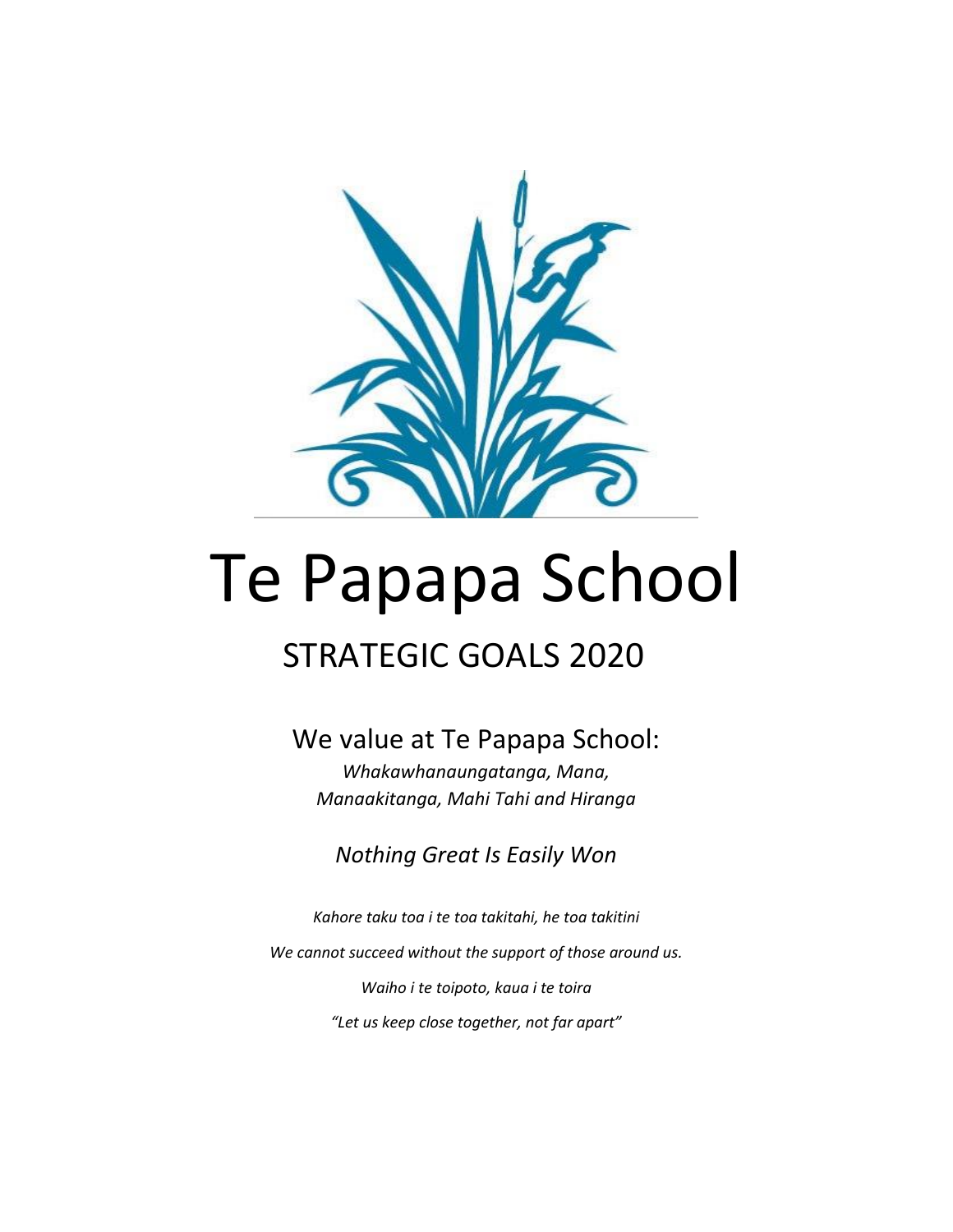## **Charter**

**Mission Statement:** *Together at Te Papapa School we nurture enthusiastic, confident and responsible learners, where culture and diversity is valued and success celebrated.*

#### **Vision Statement:**

**We learn together We achieve together We celebrate together**

#### **We are successful lifelong learners**

| <b>Vision</b>                                                                                                                                                                                                                                                                                                                                                                                                                                       | <b>Values</b>                                                                                                                                                                                                                                                                                                                                                                                                                                                                                                                                                                                                                                                                                                                                                                                                                                                                                                                                                                    | <b>Goals</b>                                                                                                                                                                                                        |                                                                                                                                                                                                                                                                                                                                                                                                                                                                                                                                                                                                                                                                                                                                                                                                                                                                                                                                                                                                                                                                                                                                                                        |
|-----------------------------------------------------------------------------------------------------------------------------------------------------------------------------------------------------------------------------------------------------------------------------------------------------------------------------------------------------------------------------------------------------------------------------------------------------|----------------------------------------------------------------------------------------------------------------------------------------------------------------------------------------------------------------------------------------------------------------------------------------------------------------------------------------------------------------------------------------------------------------------------------------------------------------------------------------------------------------------------------------------------------------------------------------------------------------------------------------------------------------------------------------------------------------------------------------------------------------------------------------------------------------------------------------------------------------------------------------------------------------------------------------------------------------------------------|---------------------------------------------------------------------------------------------------------------------------------------------------------------------------------------------------------------------|------------------------------------------------------------------------------------------------------------------------------------------------------------------------------------------------------------------------------------------------------------------------------------------------------------------------------------------------------------------------------------------------------------------------------------------------------------------------------------------------------------------------------------------------------------------------------------------------------------------------------------------------------------------------------------------------------------------------------------------------------------------------------------------------------------------------------------------------------------------------------------------------------------------------------------------------------------------------------------------------------------------------------------------------------------------------------------------------------------------------------------------------------------------------|
| When students leave<br>Te Papapa School we<br>want them to be:<br>Achieving beyond<br>expected<br>curriculum levels in<br>literacy and<br>mathematics<br>Capable and<br>confident<br>communicators and<br>curious and critical<br>thinkers<br>Self-motivated and<br>self-regulated<br>learners<br>Displaying a 'growth<br>mindset' in life<br>Value and recognise<br>Māori and Pakeha<br>as full partners of<br>Te Tiriti o Waitangi<br>in Aotearoa | Whakawhanaungatanga:<br>At Te Papapa School we aspire for<br>whakawhanaungatanga. In<br>partnership with whanau, manaaki<br>and manaakitanga will be embedded<br>in the Te Papapa School culture and<br>success of our school<br>Mana<br>We will earn our mana by showing<br>pride in our school, by respecting<br>ourselves, each other and our visitors,<br>by acting responsibly and by being<br>honest and polite.<br>Manaakitanga<br>At Te Papapa School we respect and<br>care for each other and those in our<br>school community. It is a place where<br>everyone is welcome and where we<br>act as kaitiaki for our environment.<br><b>Mahi Tahi</b><br>We have a personal as well as a<br>shared responsibility for all of our<br>learning and wellbeing, as together we<br>will succeed as one<br>Hiranga<br>A personal and shared commitment<br>for us all to be confident and self-<br>determined learners and leaders with<br>an aim to achieve the best we can in |                                                                                                                                                                                                                     | <b>Strategic Goals 2020-2022</b><br>Te Papapa School aims:<br>To provide programmes and teaching that<br>enable students to achieve at or above<br>expected curriculum levels, or to make<br>accelerated progress towards this as self-<br>regulated learner<br>To be a learning focussed school where<br>$\bullet$<br>everyone is expected to think, challenge<br>themselves and learn.<br>To be at the leading edge of education<br>$\bullet$<br>initiatives for Māori and Pasifika students that<br>will result in improved student outcomes<br>through effective culturally responsive<br>pedagogy<br>To foster educationally powerful relationships<br>$\bullet$<br>and partnership with whānau through robust<br>consultation, communication and inclusion.<br>To ensure all Te Papapa School students<br>$\bullet$<br>attend school regularly in a safe, nurturing<br>and attractive learning environment<br>Staff, students and community will work to<br>$\bullet$<br>create a school in which Maori and Pakeha<br>recognise each other as full treaty partners<br>and where all cultures are valued for the<br>contributions, they bring to Te Papapa School |
|                                                                                                                                                                                                                                                                                                                                                                                                                                                     | all we do.                                                                                                                                                                                                                                                                                                                                                                                                                                                                                                                                                                                                                                                                                                                                                                                                                                                                                                                                                                       |                                                                                                                                                                                                                     | <b>Consultation process:</b>                                                                                                                                                                                                                                                                                                                                                                                                                                                                                                                                                                                                                                                                                                                                                                                                                                                                                                                                                                                                                                                                                                                                           |
| <b>Charter Undertaking:</b>                                                                                                                                                                                                                                                                                                                                                                                                                         |                                                                                                                                                                                                                                                                                                                                                                                                                                                                                                                                                                                                                                                                                                                                                                                                                                                                                                                                                                                  |                                                                                                                                                                                                                     |                                                                                                                                                                                                                                                                                                                                                                                                                                                                                                                                                                                                                                                                                                                                                                                                                                                                                                                                                                                                                                                                                                                                                                        |
| This charter was ratified by Board of Trustees on 21<br>February 2020 and will be submitted to the Ministry of<br>Education 1 March 2020.                                                                                                                                                                                                                                                                                                           |                                                                                                                                                                                                                                                                                                                                                                                                                                                                                                                                                                                                                                                                                                                                                                                                                                                                                                                                                                                  | The vision is a working document and therefore we are<br>reflecting on how best it meets our community's needs<br>through a regular self- review process. This has resulted in<br>some modifications to the vision. |                                                                                                                                                                                                                                                                                                                                                                                                                                                                                                                                                                                                                                                                                                                                                                                                                                                                                                                                                                                                                                                                                                                                                                        |
| <b>Chairperson, Board of Trustees</b><br>Date:                                                                                                                                                                                                                                                                                                                                                                                                      |                                                                                                                                                                                                                                                                                                                                                                                                                                                                                                                                                                                                                                                                                                                                                                                                                                                                                                                                                                                  | In 2020 we will be finalising our new vision following<br>substantial community consultation in 2019.                                                                                                               |                                                                                                                                                                                                                                                                                                                                                                                                                                                                                                                                                                                                                                                                                                                                                                                                                                                                                                                                                                                                                                                                                                                                                                        |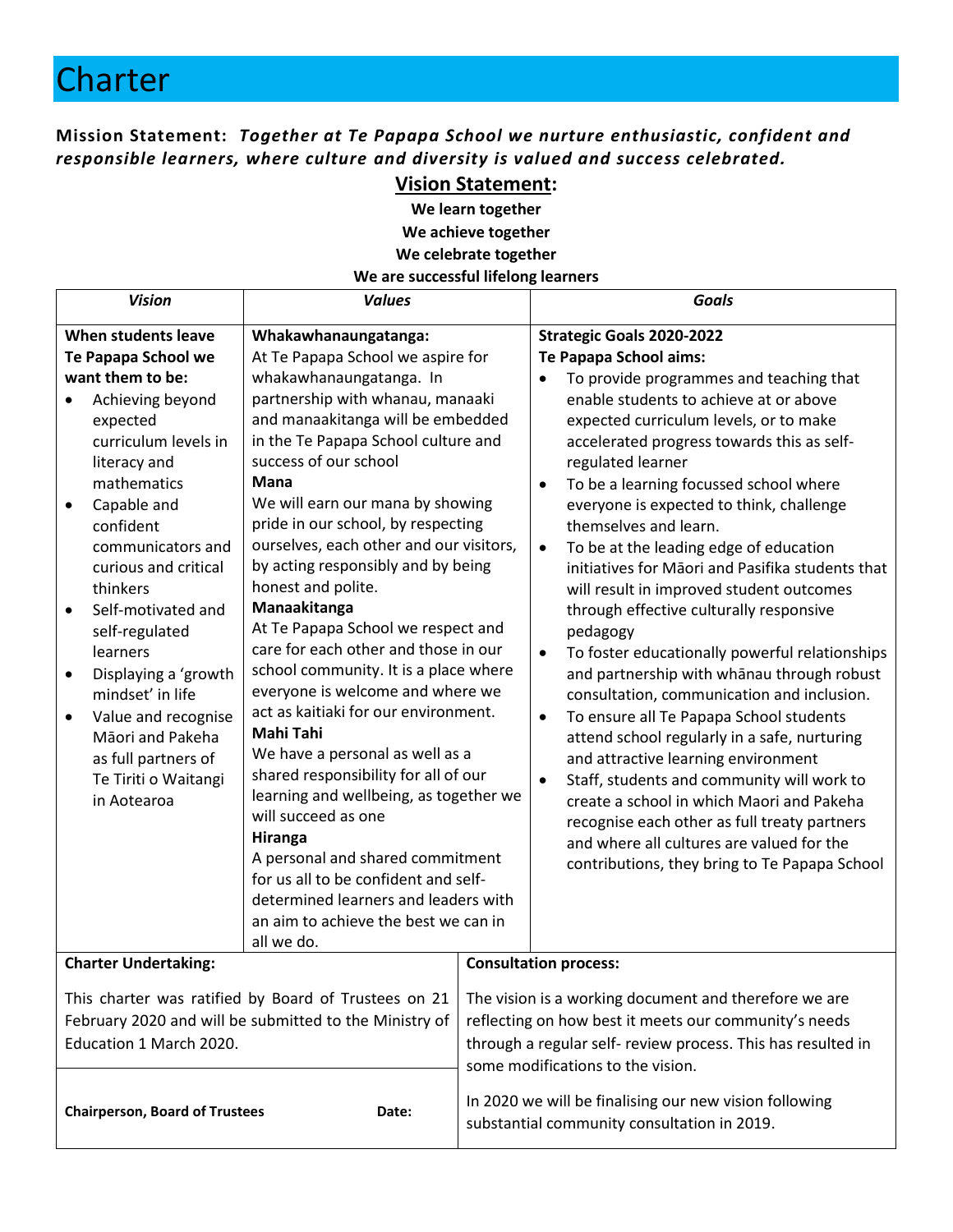# Commitment to principles of Te Tiriti o Waitangi and the cultural Diversity of Te Papapa School

#### *Te Papapa School recognises the unique position of Māori in all strategic areas and practices*

Te Papapa School students are confident in their identity, language and culture as citizens of Aotearoa New Zealand. All cultures within the school will be valued and celebrated and all students regardless of culture, with teacher support, will achieve highly

| New Zealand's Cultural Diversity - acknowledging the<br>important place of our Pasifika community within Te<br>Papapa School and New Zealand's growing globalisation<br>and relationships with the peoples of Asia and Europe |                                                                                                               | The Unique Position of Māori as tangata whenua - Our vision is that<br>Te Papapa School will contribute in a meaningful way to improving<br>the achievement of Māori students and create opportunities for the<br>whole school to experience, understand and celebrate te reo Māori<br>me ona tikanga as an inherent part of our community.<br>IMPLEMENTING TE TIRITI O WAITANGI -Te Papapa School is<br>committed to meeting Treaty obligations and the bi-cultural<br>expectations established by the Treaty by working in genuine<br>partnership with Māori in order to ensure that Māori students at |  |
|-------------------------------------------------------------------------------------------------------------------------------------------------------------------------------------------------------------------------------|---------------------------------------------------------------------------------------------------------------|----------------------------------------------------------------------------------------------------------------------------------------------------------------------------------------------------------------------------------------------------------------------------------------------------------------------------------------------------------------------------------------------------------------------------------------------------------------------------------------------------------------------------------------------------------------------------------------------------------|--|
|                                                                                                                                                                                                                               |                                                                                                               | TPS are enabled to achieve the highest standards of success and to<br>reach the educational and cultural aspirations of Māori students<br>and their whanau:                                                                                                                                                                                                                                                                                                                                                                                                                                              |  |
|                                                                                                                                                                                                                               |                                                                                                               | The partnership involves:                                                                                                                                                                                                                                                                                                                                                                                                                                                                                                                                                                                |  |
| X                                                                                                                                                                                                                             | Respecting, recognising and celebrating all diverse                                                           | Māori school community's participation in decision-making at<br>$\bullet$                                                                                                                                                                                                                                                                                                                                                                                                                                                                                                                                |  |
|                                                                                                                                                                                                                               | cultural backgrounds                                                                                          | all levels of school governance                                                                                                                                                                                                                                                                                                                                                                                                                                                                                                                                                                          |  |
| ※                                                                                                                                                                                                                             | Using child's first language regularly and encouraging<br>students to use it                                  | Senior leaders reflecting this partnership in day-to-day<br>$\bullet$                                                                                                                                                                                                                                                                                                                                                                                                                                                                                                                                    |  |
| ※                                                                                                                                                                                                                             | Ensuring Tapasa as a guiding document for teachers                                                            | practices, procedures and decisions made<br>Teaching and support staff reflecting the partnership in their<br>$\bullet$                                                                                                                                                                                                                                                                                                                                                                                                                                                                                  |  |
|                                                                                                                                                                                                                               | and leaders and an integral document impacting on                                                             | practice and participation in school life                                                                                                                                                                                                                                                                                                                                                                                                                                                                                                                                                                |  |
|                                                                                                                                                                                                                               | the strategic direction of Te Papapa School                                                                   | Acknowledging the unique place of Māori<br>$\bullet$                                                                                                                                                                                                                                                                                                                                                                                                                                                                                                                                                     |  |
| ※                                                                                                                                                                                                                             | Consulting with Pasifika aiga regularly through                                                               | Increasing participation and success on the part of Māori<br>$\bullet$                                                                                                                                                                                                                                                                                                                                                                                                                                                                                                                                   |  |
|                                                                                                                                                                                                                               | talanoa and fono                                                                                              | through the advancement of Māori education initiatives,                                                                                                                                                                                                                                                                                                                                                                                                                                                                                                                                                  |  |
| X<br>X                                                                                                                                                                                                                        | Ensure 'culture counts' is embedded in all classrooms<br>Ensuring Pasifika student achievement is reported to | including education in Te Reo Māori                                                                                                                                                                                                                                                                                                                                                                                                                                                                                                                                                                      |  |
|                                                                                                                                                                                                                               | the Board of Trustees and to Pasifika talanoa and fono<br>regularly.                                          | Collaborating with, and regularly reporting to, the school's<br>$\bullet$<br>Māori community concerning plans and targets for improving                                                                                                                                                                                                                                                                                                                                                                                                                                                                  |  |
| ※                                                                                                                                                                                                                             | Teachers providing culturally responsive                                                                      | Māori student achievement<br>$\bullet$                                                                                                                                                                                                                                                                                                                                                                                                                                                                                                                                                                   |  |
|                                                                                                                                                                                                                               | environments and authentic learning opportunities                                                             | Ensuring that Māori students find TPS a safe and supportive<br>environment                                                                                                                                                                                                                                                                                                                                                                                                                                                                                                                               |  |
|                                                                                                                                                                                                                               | for every child                                                                                               | Profiling and promoting Māori stories of success<br>$\bullet$                                                                                                                                                                                                                                                                                                                                                                                                                                                                                                                                            |  |
| ※                                                                                                                                                                                                                             | To encourage and promote the presence,                                                                        | The Board of Trustees will implement and develop policies<br>$\bullet$                                                                                                                                                                                                                                                                                                                                                                                                                                                                                                                                   |  |
|                                                                                                                                                                                                                               | participation and engagement for the Pasifika aiga of<br>Te Papapa School                                     | which give effect to our obligations under the Te Tiriti o                                                                                                                                                                                                                                                                                                                                                                                                                                                                                                                                               |  |
| ✕                                                                                                                                                                                                                             | Ensuring that students who are currently accessing or                                                         | Waitangi                                                                                                                                                                                                                                                                                                                                                                                                                                                                                                                                                                                                 |  |
|                                                                                                                                                                                                                               | have previously accessed ESOL funding are provided                                                            | School environment reflects the biculturalism of Aotearoa<br>$\bullet$                                                                                                                                                                                                                                                                                                                                                                                                                                                                                                                                   |  |
|                                                                                                                                                                                                                               | with the resources and teaching to support their                                                              | including the use of te reo and strong tikanga school-wide<br>Ensuring success for Māori as Māori through use of preferred<br>$\bullet$                                                                                                                                                                                                                                                                                                                                                                                                                                                                  |  |
|                                                                                                                                                                                                                               | learning                                                                                                      | learning pedagogies                                                                                                                                                                                                                                                                                                                                                                                                                                                                                                                                                                                      |  |
| X                                                                                                                                                                                                                             | Ensuring students, staff and community have high                                                              | Schools commitment to Ka Hikitia and Tātaiako as guiding<br>$\bullet$                                                                                                                                                                                                                                                                                                                                                                                                                                                                                                                                    |  |
|                                                                                                                                                                                                                               | expectations for the achievement of all Pasifika and<br>other ethnic diverse students                         | documents for teachers and leaders                                                                                                                                                                                                                                                                                                                                                                                                                                                                                                                                                                       |  |
| ※                                                                                                                                                                                                                             | The successful continuation of Le Manumea -Samoan                                                             | Ongoing staff development including te reo Maori, tikanga<br>$\bullet$                                                                                                                                                                                                                                                                                                                                                                                                                                                                                                                                   |  |
|                                                                                                                                                                                                                               | bi-lingual class for students aged year 4-8                                                                   | Maori and culturally responsive pedagogy                                                                                                                                                                                                                                                                                                                                                                                                                                                                                                                                                                 |  |
|                                                                                                                                                                                                                               |                                                                                                               | A bi-lingual unit- Te Rito (level 2-51% te reo) that offers quality<br>$\bullet$<br>education for students up to year 8                                                                                                                                                                                                                                                                                                                                                                                                                                                                                  |  |
|                                                                                                                                                                                                                               |                                                                                                               |                                                                                                                                                                                                                                                                                                                                                                                                                                                                                                                                                                                                          |  |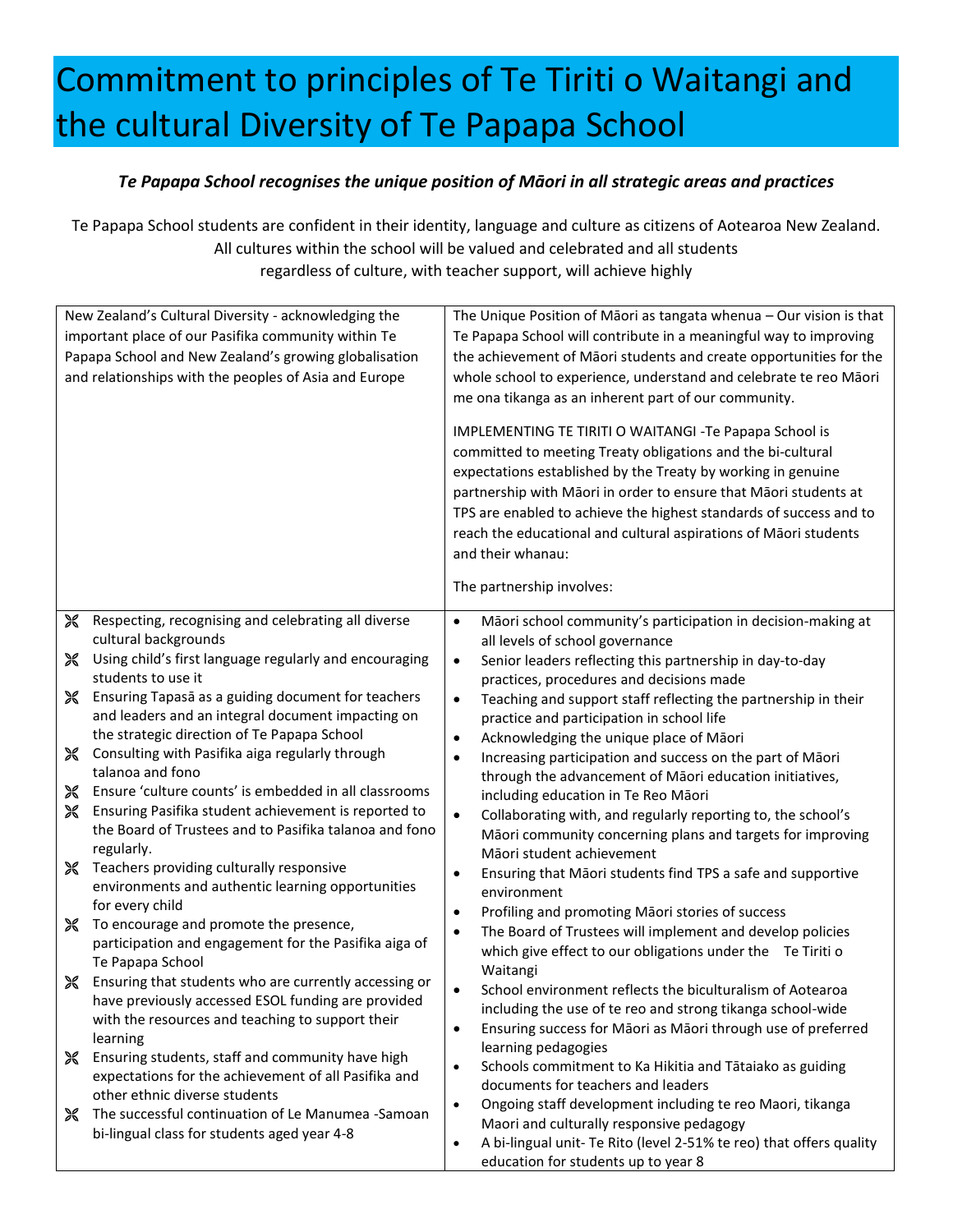|   |                                                                                                                             | $\bullet$ | A bi-lingual unit for children years 1-3 - level 2              |  |  |
|---|-----------------------------------------------------------------------------------------------------------------------------|-----------|-----------------------------------------------------------------|--|--|
|   |                                                                                                                             | $\bullet$ | The collation of Maori student achievement data and             |  |  |
|   |                                                                                                                             |           | developing plans to address learning needs                      |  |  |
|   |                                                                                                                             | $\bullet$ | Beginning each day with school karakia and waiata               |  |  |
|   |                                                                                                                             | $\bullet$ | Promoting the Kapa Haka group for all children                  |  |  |
|   |                                                                                                                             |           | Yearly self-review against Tātaiako - Cultural Competencies for |  |  |
|   |                                                                                                                             |           | teachers of Māori learners that supports the implementation of  |  |  |
|   |                                                                                                                             |           | Ka Hikitia                                                      |  |  |
|   |                                                                                                                             | $\bullet$ | A powhiri held to welcome new children and whanau termly        |  |  |
|   |                                                                                                                             |           | and important visitors to our kura as required                  |  |  |
|   |                                                                                                                             |           | Regular twice termly community led whānau hui                   |  |  |
|   | What are some areas which make our school unique and are important to the community?                                        |           |                                                                 |  |  |
|   |                                                                                                                             |           |                                                                 |  |  |
|   | ٠<br>Supportive learning focussed environment                                                                               |           |                                                                 |  |  |
| ٠ | An emphasis on partnership                                                                                                  |           |                                                                 |  |  |
| ٠ | Positive Behaviour for Learning programme / Restorative Practice/ Trauma -based school                                      |           |                                                                 |  |  |
| ٠ | Wastewise School                                                                                                            |           |                                                                 |  |  |
| ٠ | 1:1 or-1:2 devices in senior school-                                                                                        |           |                                                                 |  |  |
| ٠ | Culture counts strongly evident across the school                                                                           |           |                                                                 |  |  |
| ٠ | Te Rito our Bilingual Maori unit catering for years 4 - 8 and Te Purapura for years 1-3                                     |           |                                                                 |  |  |
| ٠ | Le Manumea- our bilingual Samoan unit for students' years 4-8                                                               |           |                                                                 |  |  |
| ٠ | A staff who reflect the cultural diversity of our students                                                                  |           |                                                                 |  |  |
| ٠ | Social worker in school (SWiS)                                                                                              |           |                                                                 |  |  |
| ٠ | Before and after school care offered (SKIDs)                                                                                |           |                                                                 |  |  |
| ٠ | Breakfast club/KidsCan/Variety/Milk in Schools/Eat My Lunch                                                                 |           |                                                                 |  |  |
| ٠ | Onsite Pre-School for Te Papapa School community                                                                            |           |                                                                 |  |  |
| ٠ | Strong relationships with Early Childhood Education centres and a quality transition to school programme "Little Learners - |           |                                                                 |  |  |
|   | Akonga Iti"                                                                                                                 |           |                                                                 |  |  |
| ٠ | Mutukāroa home/school partnership                                                                                           |           |                                                                 |  |  |
| п | Member of Te iti Kahurangi Kahui Ako                                                                                        |           |                                                                 |  |  |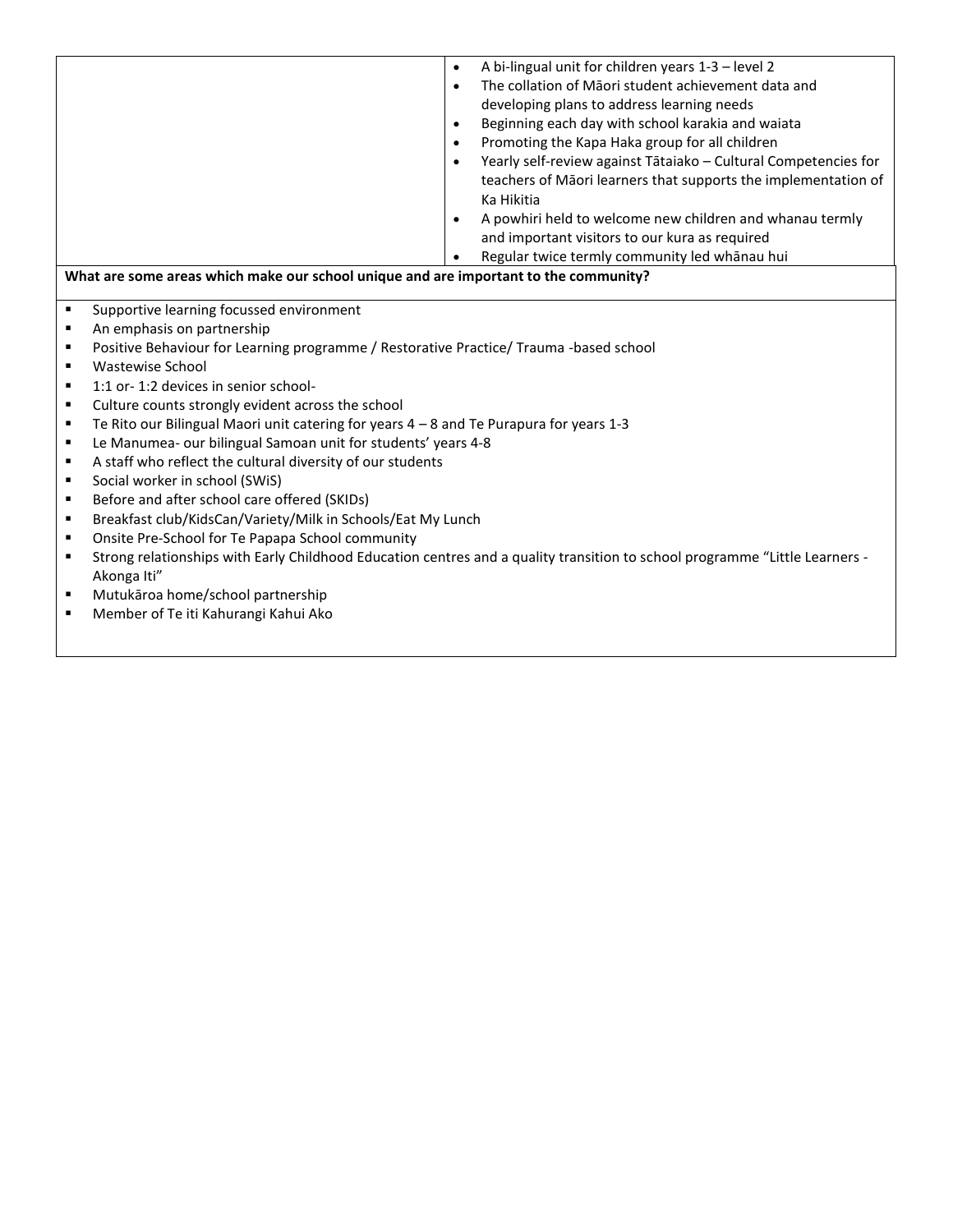# Te Papapa School

Mission Statement: Te Papapa School is a learning community that nurtures enthusiastic, confident and responsible learners, where culture and diversity is valued, and success celebrated.

#### **Goals**

The goals of Te Papapa School will aim to give effect to the school's mission values and vision and to national educational priorities, referenced to the National Education Guidelines i.e.

- ❖ National Educational Goals
- ❖ National Administration Guidelines
- ❖ New Zealand Curriculum

These goals will be articulated in a regularly updated Strategic plan developed by the Board of Trustees in consultation with the staff and community

The following documentation supports us in improving student achievement;

- ❖ Te Papapa School Curriculum
- ❖ Strategic Plan
- ❖ Curriculum action plans
- ❖ Assessment folder
- ❖ Policies and Procedures
- ❖ Professional Development Plan

The following documentation supports us in developing good management practices and effective organisational systems:

- ❖ Performance Management System (appraisal)
- ❖ Annual budget
- ❖ Ten-year property plan
- ❖ Strategic/Annual Plan
- ❖ E-Learning (ICT) Plan/literacy plan/mathematics plan/Māori in mainstream plan/Whanaungatanga-PB4L plan- all align with strategic plan
- ❖ All leaders holding MU's develop a plan to support their leadership role and to align with the annual plan

#### **Procedural Information**

- ❖ School will lodge a copy of its annually updated charter with the Ministry of Education by March 1st each year
- ❖ School will lodge a copy of its Reports on Student Achievement Targets against curriculum levels with the Ministry of Education along with the Annual Report
- ❖ School consults with its community, including Māori and Pasifika whanau, regularly as a part of its cycle of selfreview
- ❖ Targets for student achievement will be identified by staff in consultation with community and the Board of Trustees and in relation to curriculum levels
- $\cdot$  A copy of the school's charter is available to parents at the school office.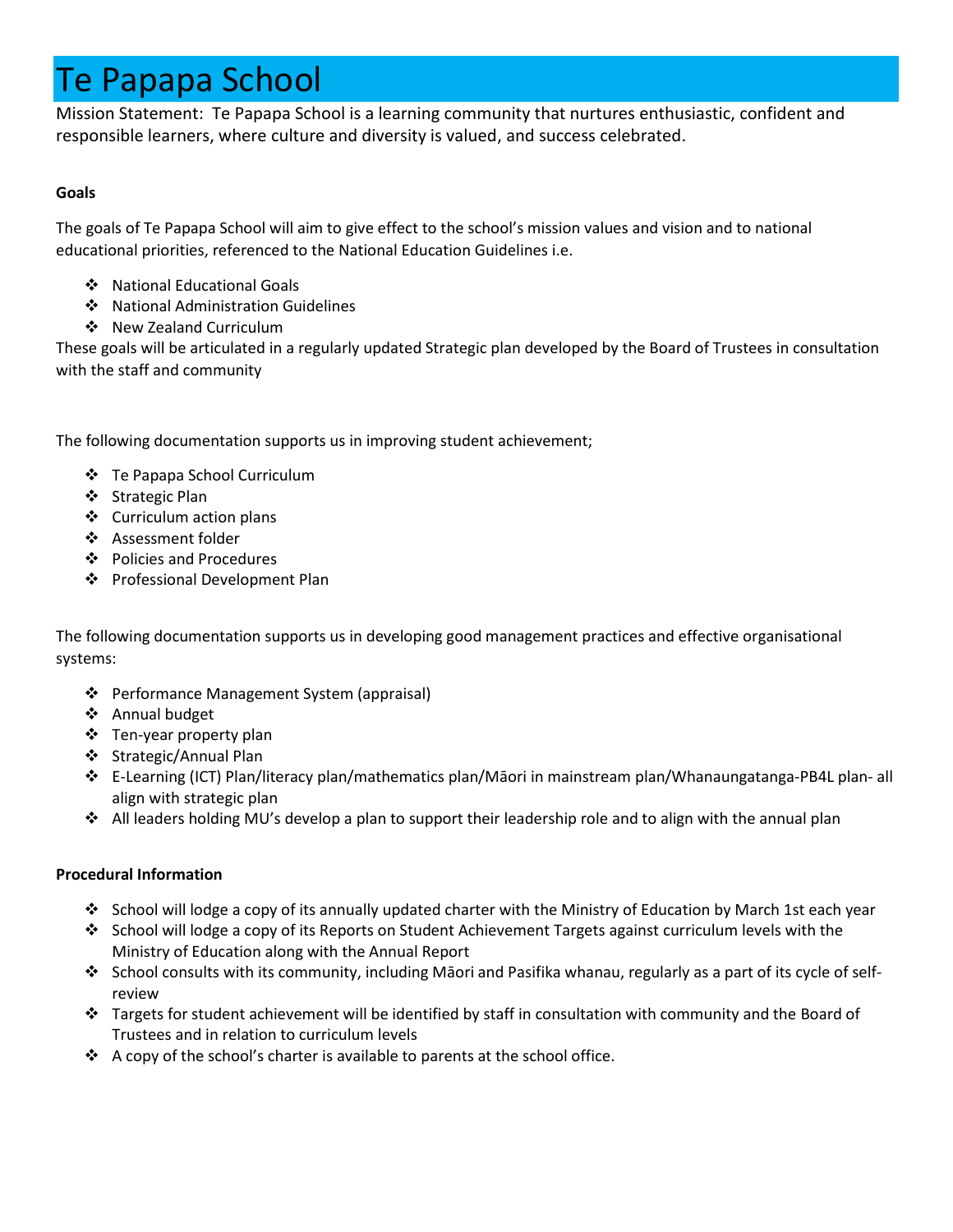# Te Papapa School Strategic Goals: 2020-2022

#### **Expected Strategic Outcome over a Three-Year Period Starting in 2020 –**

**There will be a significant improvement in achievement for all students from that achieved in 2019 as we work towards 85% of students achieving at expected curriculum levels in reading, writing and mathematics by December 2020.**

#### *At Te Papapa School 85% of students will be achieving at or above expected curriculum levels in literacy and numeracy in December 2020 (95% of our students are priority learners - Māori, Pasifika, English Language Learners and/or Special Needs).*

- Literacy and numeracy will form the foundation of inquiry learning through which all other learning areas will be accessed.
- All students at Te Papapa School will successfully access the New Zealand Curriculum as evidenced by every students' individual progress and achievement in relation to their expected curriculum levels (including the Māori and Samoan bi-lingual units)
- Teachers at Te Papapa School are consistently evaluating their impact on student learning and adapting their practice and programmes as required to best meet the needs of students- developing into "adaptive experts"
- Decisions made by leadership and teachers at Te Papapa School will always be considered in the context of "How will it help my students learn?" and "What is best for our students?"
- We will have developed a shared understanding of 'effective TPS learner qualities' across the school and community. This will form a student learner's profile
- A rich, balanced and responsive local curriculum for future focused Te Papapa School learners will be delivered through the process of inquiry which will encompass all learning areas as appropriate
- "Teaching as Inquiry Spiral of Inquiry" will be used routinely to improve teacher practice and student achievement
- Learning will be rich, authentic, personalised and evidence based using formative and summative data to inform teacher practice and differentiation of learning
- All learners at Te Papapa School will be confident self-regulated learners- teachers and students
- Whanau work in partnership with school, with both taking shared responsibility for the child's learning.
- All students will stand strongly in their own culture alongside a school-wide commitment to Te Tiriti o Waitangi
- Culturally responsive pedagogy will be evident and embedded across the school
- Te Papapa School staff and students will develop a strong culture of 'Growth Mindset"
- Quality teachers will want to teach at Te Papapa School
- Te Papapa School will be the school of choice for Māori and Pasifika students in the Onehunga / Te Papapa area
- Our Māori bi-lingual units will provide quality level two Māori immersion education for students from years 1-8
- Our Samoan bi-lingual class will provide quality education using NZC but encouraging the use of conversational Samoan language at an appropriate level for the needs of individual students
- Te Tiriti o Waitangi is clearly visible and valued across Te Papapa School and community
- There will be a strong commitment to equity for all students regardless of any barriers they may encounter outside school
- Children will be confident in their identity, language and culture
- Te Papapa School will be pro-active members of Te Iti Kahurangi Kahui Ako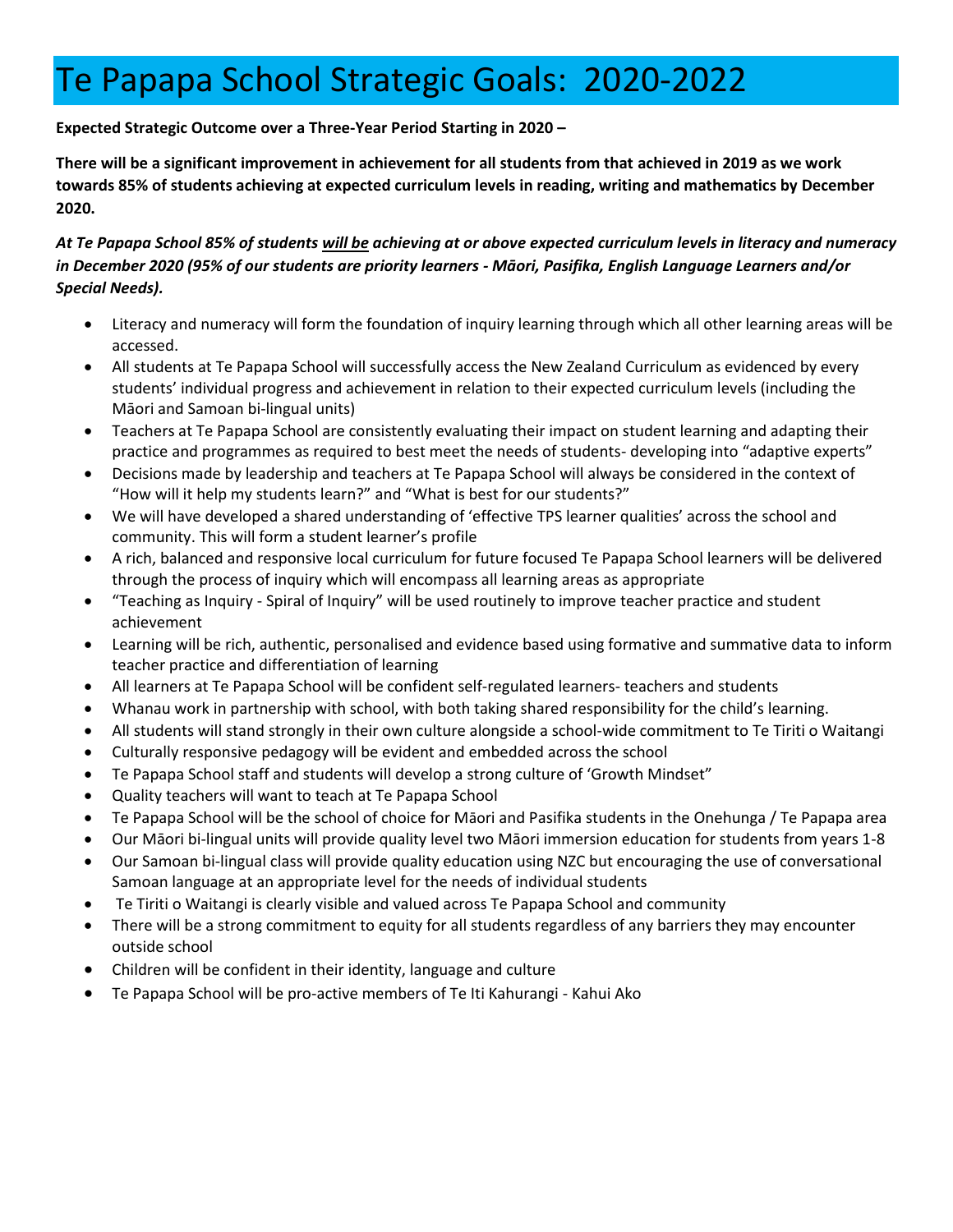## **Te Papapa School Strategic Plan: 2020 – 2022**

#### *For ALL students to make significant progress in their levels of achievement in reading, writing and mathematics within a culturally responsive and safe learning environment*

#### **Overarching Strategic Goal outcomes- 2020**

There will be a significant improvement in achievement for all students from that achieved in 2019 as we work towards 85% of students achieving at the expected curriculum achievement level for their age in reading, writing and mathematics by the end of 2020.

- All students and teachers will feel valued and safe in the school environment.
- All teachers will have a collective and significant impact on student learning progress
- A Te Papapa School local curriculum will be developed and begun to be implemented
- Te Papapa School (teachers, leaders, whanau and students) will continue to develop a culture of continuous self-improvement

|                             | <b>Specific Expected Outcomes / Key Activities</b>                                                                                               |                                                                                                                     |      |  |
|-----------------------------|--------------------------------------------------------------------------------------------------------------------------------------------------|---------------------------------------------------------------------------------------------------------------------|------|--|
|                             | 2020                                                                                                                                             | 2021                                                                                                                | 2022 |  |
| <b>GOAL 1: STUDENTS</b>     | 1:1 All students are assessment capable                                                                                                          |                                                                                                                     |      |  |
|                             | ٠                                                                                                                                                | Students can talk confidently about their learning - what they are doing now, how they are doing and where to next. |      |  |
| All learners will be active | They will be able to evaluate their progress using a variety of tools and they will be able to independently set their own learning<br>٠         |                                                                                                                     |      |  |
| participants in their       | goals based on this knowledge                                                                                                                    |                                                                                                                     |      |  |
| learning who strive to      | They can share this learning using evidence with teacher, peers and whanau                                                                       |                                                                                                                     |      |  |
| achieve personal excellence | Will seek feedback and give feedback from and to others (peers, teacher, whanau)                                                                 |                                                                                                                     |      |  |
|                             | Will be able to identify, use and self-assess against the developed 'qualities of an effective learner at Te Papapa School'<br>$\bullet$         |                                                                                                                     |      |  |
|                             | 1:2 Will develop the skills and competencies to become innovative creators of digital solutions                                                  |                                                                                                                     |      |  |
|                             | Will develop strong interpersonal and self-management skills to learn both independently and/or collaboratively across a range of<br>contexts    |                                                                                                                     |      |  |
|                             | Will use the key competencies confidently across a range of contexts<br>$\bullet$                                                                |                                                                                                                     |      |  |
|                             | Will be able to self-assess against a key competencies rubric to evaluate strengths and areas for development<br>$\bullet$                       |                                                                                                                     |      |  |
|                             | Will be able to identify their individual ways of learning<br>$\bullet$                                                                          |                                                                                                                     |      |  |
|                             | Will use ICT to support their own learning, to collaborate with others and to share learning. They will be able to design their own<br>$\bullet$ |                                                                                                                     |      |  |
|                             | digital solutions and become creators of, and not just users of, digital technologies (Digital Technology NZC)                                   |                                                                                                                     |      |  |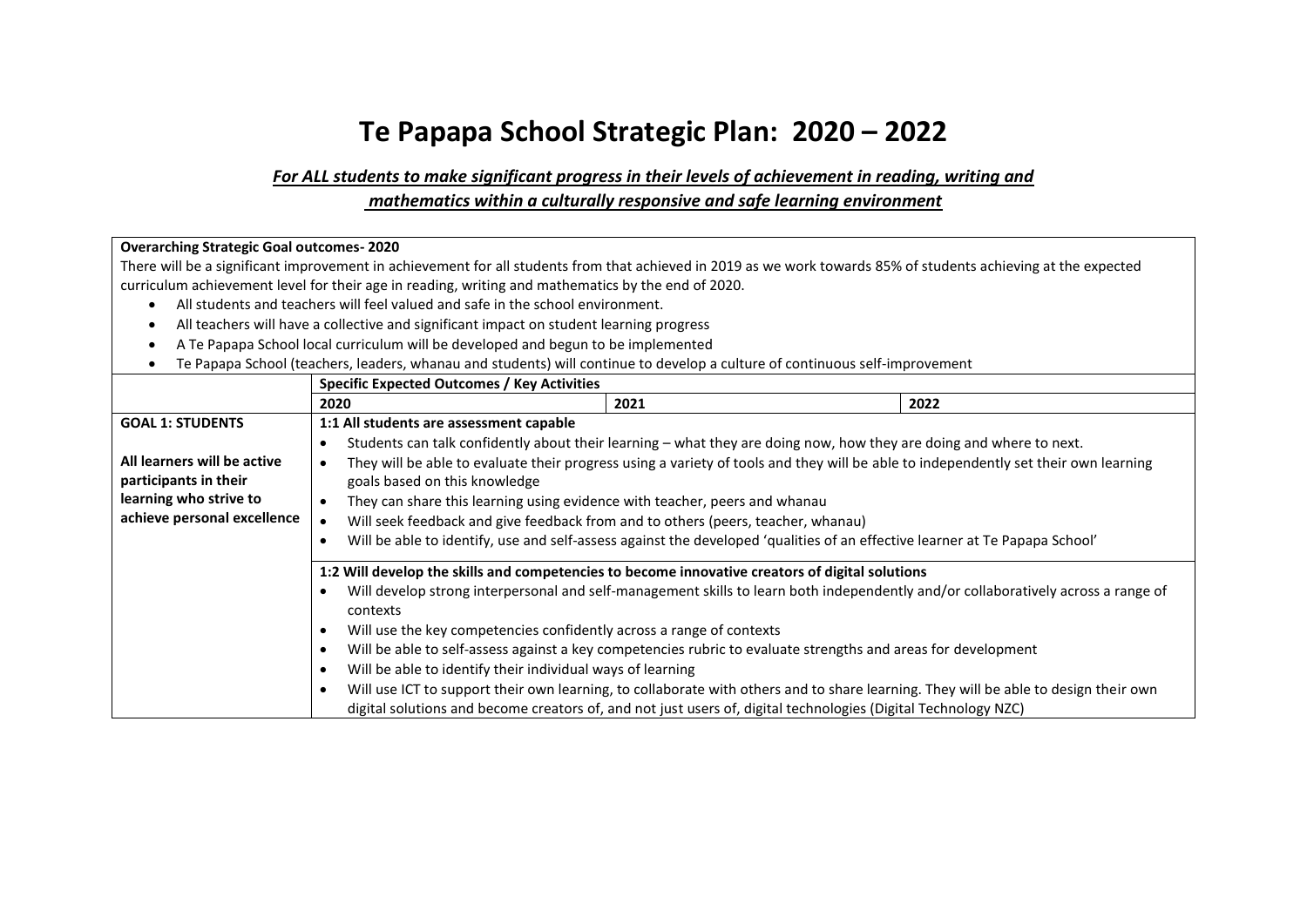|                                | 1:3 Will participate in an environment in which it feels safe to take risks and make errors where this is seen as an opportunity for<br>learning                                                                                                                                             |  |  |
|--------------------------------|----------------------------------------------------------------------------------------------------------------------------------------------------------------------------------------------------------------------------------------------------------------------------------------------|--|--|
|                                | Will participate confidently in mixed ability group activities to provide students with cognitive challenge and opportunities for deep<br>learning                                                                                                                                           |  |  |
|                                | Will use and implement their whanaungatanga (P B for L) learning to ensure all students have a safe learning environment.<br>Have developed an understanding of 'The Learning Pit' and the strategies to use when they get stuck in the pit as a part of a learning<br><b>Growth Mindset</b> |  |  |
|                                | Will participate in a range of physical, social and cultural activities across the curriculum that supports their physical, social and<br>emotional wellbeing                                                                                                                                |  |  |
|                                | Will be able to solve conflict using a restorative model                                                                                                                                                                                                                                     |  |  |
| <b>GOAL 1: STUDENTS REVIEW</b> |                                                                                                                                                                                                                                                                                              |  |  |
|                                |                                                                                                                                                                                                                                                                                              |  |  |

| <b>GOAL 2: TEACHERS</b> | 2:1 Formative visible learning practice will ensure learning is deliberate, explicit and purposeful for every child                                                                                                                                                                                                                                                              |  |  |
|-------------------------|----------------------------------------------------------------------------------------------------------------------------------------------------------------------------------------------------------------------------------------------------------------------------------------------------------------------------------------------------------------------------------|--|--|
| To create innovative,   | Strong respectful learning relationships between teachers and students are evident where students feel safe asking for help, giving<br>teachers feedback and sharing learning                                                                                                                                                                                                    |  |  |
| responsive learning     | Teachers will become adaptive experts where they have sufficient curriculum content knowledge to be able to notice, recognize and                                                                                                                                                                                                                                                |  |  |
| environments to improve | respond to student learning                                                                                                                                                                                                                                                                                                                                                      |  |  |
| student outcomes and    | Formative learning will ensure there is a clear link between today and tomorrows learning (connections for students).                                                                                                                                                                                                                                                            |  |  |
| wellbeing               | The students will be supported in their learning to become independent learners through use of LI, SC, exemplars, rubrics etc.<br>(classroom as third teacher)                                                                                                                                                                                                                   |  |  |
|                         | Teachers will involve their students in ongoing self-assessment which will enable them to know: where they are headed in their<br>learning; where they are now in relation to those expectations; how they, the student, can close the gap between the two<br>Will enable students to develop the language and metacognitive skills to discuss and reflect on their own learning |  |  |
|                         | Will plan formatively clearly able to show links between formative / summative assessment, learning steps, follow up and practice<br>tasks                                                                                                                                                                                                                                       |  |  |
|                         | Will listen and respond to feedback from the students on their learning                                                                                                                                                                                                                                                                                                          |  |  |
|                         | Play-based learning will be extended in the junior classes as an intervention to develop oral language and provide increased<br>opportunities for student agency and authentic learning opportunities                                                                                                                                                                            |  |  |
|                         | PACT tool is used as a moderation tool for making OTJ's in maths and writing in 2020                                                                                                                                                                                                                                                                                             |  |  |
|                         | PACT tool is used as a moderation tool for making OTJ's in maths, writing and reading in 2021                                                                                                                                                                                                                                                                                    |  |  |
|                         | Detailed curriculum action plans are written, shared and reviewed and evaluated yearly to support strategic plan                                                                                                                                                                                                                                                                 |  |  |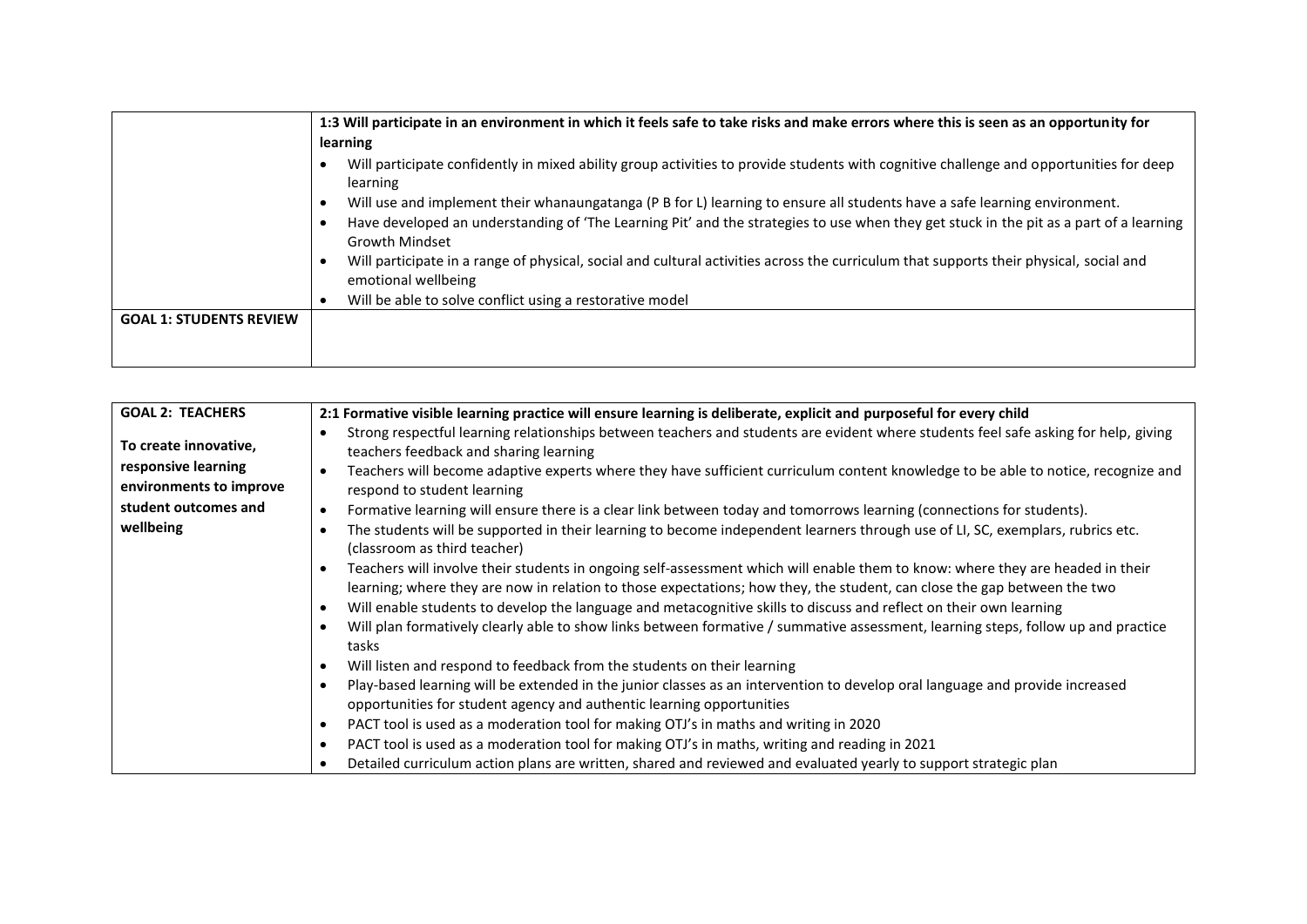| 2:2 Students will have effective culturally responsive pedagogy to promote student learning                                                                                                  |
|----------------------------------------------------------------------------------------------------------------------------------------------------------------------------------------------|
| Teachers will use a student-centred approach to teaching in which the students' unique cultural strengths are identified and<br>$\bullet$                                                    |
| nurtured within the classroom environment                                                                                                                                                    |
| Continue to develop Te Papapa School expectations for effective learning and teaching of student inquiry ensuring authentic                                                                  |
| contexts for learning and where student agency is a crucial component of inquiry                                                                                                             |
| The classroom programme is creative, innovative and relevant to our students<br>$\bullet$                                                                                                    |
| Te Papapa School teachers are effective at embedding the principles of the Treaty of Waitangi in their classrooms<br>$\bullet$                                                               |
| Maori and Pasifika students feel culturally acknowledged, recognized and valued in all classrooms and where classrooms are safe,<br>$\bullet$                                                |
| organized and culturally inclusive learning environments                                                                                                                                     |
| All teachers will develop improved proficiency in Te Reo Māori and tikanga<br>$\bullet$                                                                                                      |
| The supporting document 'Tapasa' will be implemented to support building effective responsive pedagogy for diverse Pasifika<br>learners                                                      |
| Teachers and leaders will self-assess against cultural competencies of Tātaiako<br>$\bullet$                                                                                                 |
| Whanaungatanga positive behaviour management programme is implemented schoolwide with a commitment from all<br>$\bullet$                                                                     |
| Whanaungatanga is reviewed and following consultation adapted and changed to better meet student needs<br>$\bullet$                                                                          |
| Tātaiako will be guiding document for teachers and leaders to review their cultural competencies against for improving learning for<br>$\bullet$                                             |
| Maori learners                                                                                                                                                                               |
| To explore the best assessment tools for our Māori medium context                                                                                                                            |
| Teaching practices such as wait time, questioning and development of meta-cognitive thinking is evident in everyday practice<br>$\bullet$                                                    |
| 2:3 Teachers will routinely evaluate their impact on student learning to ensure improved student achievement                                                                                 |
| Teachers engage in focused, purposeful collaborative activities with the core aim of improving student outcomes<br>$\bullet$                                                                 |
| The learning environment is managed in ways that support participation, engagement, and student agency in learning<br>$\bullet$                                                              |
| Teachers have strong and relevant curriculum, assessment and pedagogical knowledge to be able to measure impact accurately<br>$\bullet$                                                      |
| Teachers will identify what their own ongoing learning needs are in order to help their students as a part of inquiry process or                                                             |
| appraisal Will use 'Teaching as Inquiry', 'Spiral of Inquiry' models as framework for reflective practice in improving teaching and                                                          |
| outcomes for students                                                                                                                                                                        |
| The curriculum makes connections to learners' lives, prior understandings, out of school experiences and real-world contexts<br>$\bullet$                                                    |
| Will participate in collaborative planning using one note 'Teams' to share planning, receive feedback etc<br>$\bullet$                                                                       |
| Teachers engage in PLD that will enhance deeper understanding of these focus areas. They will participate in observations, appraisal<br>goals, learning conversation etc, related to the PLD |
| A model of 'Acceleration' not 'Remediation' is clearly visible for all students below or at risk of not achieving at expected curriculum<br>$\bullet$                                        |
| level.                                                                                                                                                                                       |
| Qualities of Te Papapa School learner is developed and embedded                                                                                                                              |
| All students progress will be monitored and tracked and used in planning and evaluating impact (data wall, learning journeys)                                                                |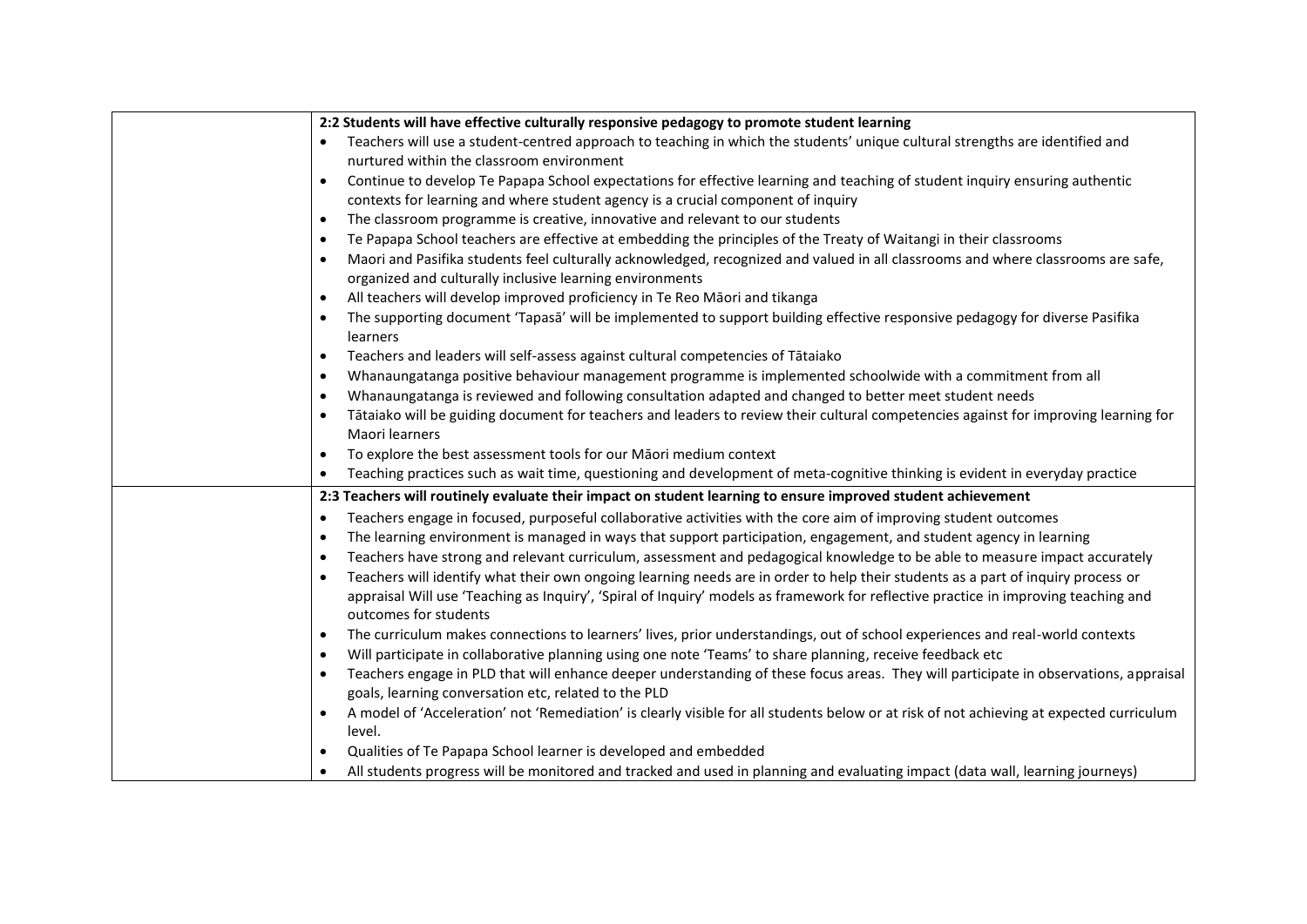| Modern learning environment pedagogy is student centred and fluid to best meet student needs and development as independent<br>learners                                                                                                                      |
|--------------------------------------------------------------------------------------------------------------------------------------------------------------------------------------------------------------------------------------------------------------|
| PLGs occur on a three-weekly cycle (reading, writing, and maths) where student learning evidence is evaluated against teacher<br>$\bullet$                                                                                                                   |
| impact. This critical reflection is considering robust evidence of student learning                                                                                                                                                                          |
| Appraisal goals will be linked to strategic goals and student achievement as well as collecting evidence against the new "Code of                                                                                                                            |
| Practice for the Teaching Profession"                                                                                                                                                                                                                        |
| PRTs and new teachers will receive in-depth induction and ongoing intensive support to quickly settle into Te Papapa School high                                                                                                                             |
| expectations for learning                                                                                                                                                                                                                                    |
| The achievement and teacher practice progress made in 2019 in writing, reading and mathematics is maintained and improved<br>$\bullet$                                                                                                                       |
| Te Papapa School will actively engage in the collaborative work of our Kahui Ako - Te Iti Kahurangi with a focus on Culturally                                                                                                                               |
| Responsive Pedagogy, assessment, wellbeing and the curriculum areas of writing and mathematics                                                                                                                                                               |
| In-school Kahui Ako teachers will use inquiry to investigate an area related to the Kahui Ako drivers<br>$\bullet$                                                                                                                                           |
| SLT will support teachers to use PACT tool as a moderation tool for tracking student progress<br>$\bullet$                                                                                                                                                   |
| Oral language will be PLD focus in 2020<br>$\bullet$                                                                                                                                                                                                         |
| 2:4 School leaders use a range of evidence from evaluation, inquiry and self-review for the purpose of developing and reviewing                                                                                                                              |
| strategies for improvement                                                                                                                                                                                                                                   |
| Allocation of resources is clearly aligned to Te Papapa School vision, values, goals and targets-plus Te Iti Kahurangi achievement plan<br>$\bullet$                                                                                                         |
| Teachers will be involved in Te Iti Kahurangi focus groups to develop local curriculum frame- work for Kahui Ako<br>$\bullet$                                                                                                                                |
| PLD in oral language and mathematics will impact on student learning outcomes and teacher capability in these curriculum areas<br>$\bullet$                                                                                                                  |
| Schoolwide targets are tracked closely to ensure required support is implemented and leaders will evaluate their impact using<br>$\bullet$                                                                                                                   |
| improved tracking of student data as measurable outcome                                                                                                                                                                                                      |
| Learning partnerships across schools and with professional organisations are built on including external appraisal of SLT<br>$\bullet$                                                                                                                       |
| Te Papapa School leaders effectively model Open to learning Leadership creating high trust relationships across all contexts of the<br>$\bullet$                                                                                                             |
| school including practice analysis conversations (PAC)                                                                                                                                                                                                       |
| Regular collection of target student evidence of progress and their voice will occur to inform leaders on effectiveness of                                                                                                                                   |
| interventions                                                                                                                                                                                                                                                |
| Leaders provide multiple opportunities for students to provide feedback on the quality of the teaching they receive and the impact                                                                                                                           |
| on their learning and wellbeing                                                                                                                                                                                                                              |
| Reporting to whanau format is reviewed including end of year reports/ student led conferences recognising that parents have<br>diverse needs and a range of effective communication methods is essential for building educationally powerful partnerships in |
|                                                                                                                                                                                                                                                              |
| learning<br>2:5 To design and begin to implement a local curriculum that is responsive to student learning needs and results in improved learning                                                                                                            |
| and wellbeing outcomes for every student                                                                                                                                                                                                                     |
| Our local curriculum should be unique and responsive to the priorities, preferences, and issues of our community and our students                                                                                                                            |
|                                                                                                                                                                                                                                                              |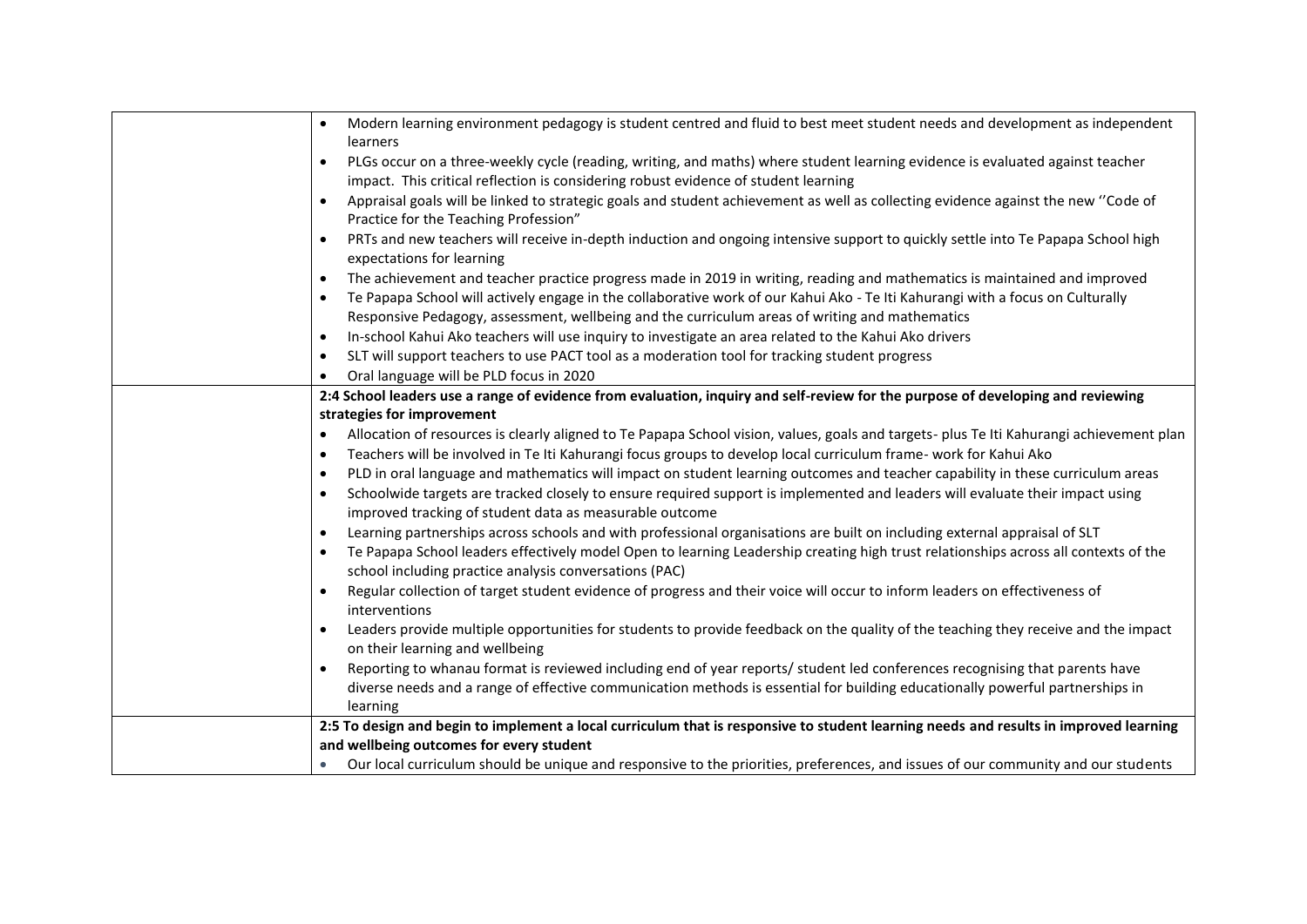|                                | our local curriculum will include a strong focus in the areas of: student agency, authentic learning opportunities outlined in the<br>٠<br>Digital Technologies Curriculum, learning dispositions, TPS values, students being kaitiaki/guardians of our local environment and<br>engaging in community activities reflecting this                                                                                                                                                                 |
|--------------------------------|---------------------------------------------------------------------------------------------------------------------------------------------------------------------------------------------------------------------------------------------------------------------------------------------------------------------------------------------------------------------------------------------------------------------------------------------------------------------------------------------------|
|                                | To develop and define quality learning experiences that support the strategic plan goals aims and outcomes of TPS local curriculum<br>٠<br>Inquiry learning as a part of the LC is driven by students' curiosity about the world around them encouraging the use of the key<br>$\bullet$<br>competencies and collaboration by allowing students to pose and solve problems together and with their communities, in shared,<br>authentic learning experiences across the curriculum learning areas |
|                                | The Digital Technology Curriculum is implemented in 2020 and embedded in 2021 and 2022, ensuring teachers and students are<br>using digital tools authentically to enhance learning and to design their own digital solutions and become creators of, not just users<br>of, digital technologies                                                                                                                                                                                                  |
|                                | Quality oral language will support students with learning across the curriculum. It will help them to explore and affirm their culture<br>$\bullet$<br>and to develop effective communication skills and to build strong relationships                                                                                                                                                                                                                                                            |
| <b>GOAL 2: TEACHERS REVIEW</b> |                                                                                                                                                                                                                                                                                                                                                                                                                                                                                                   |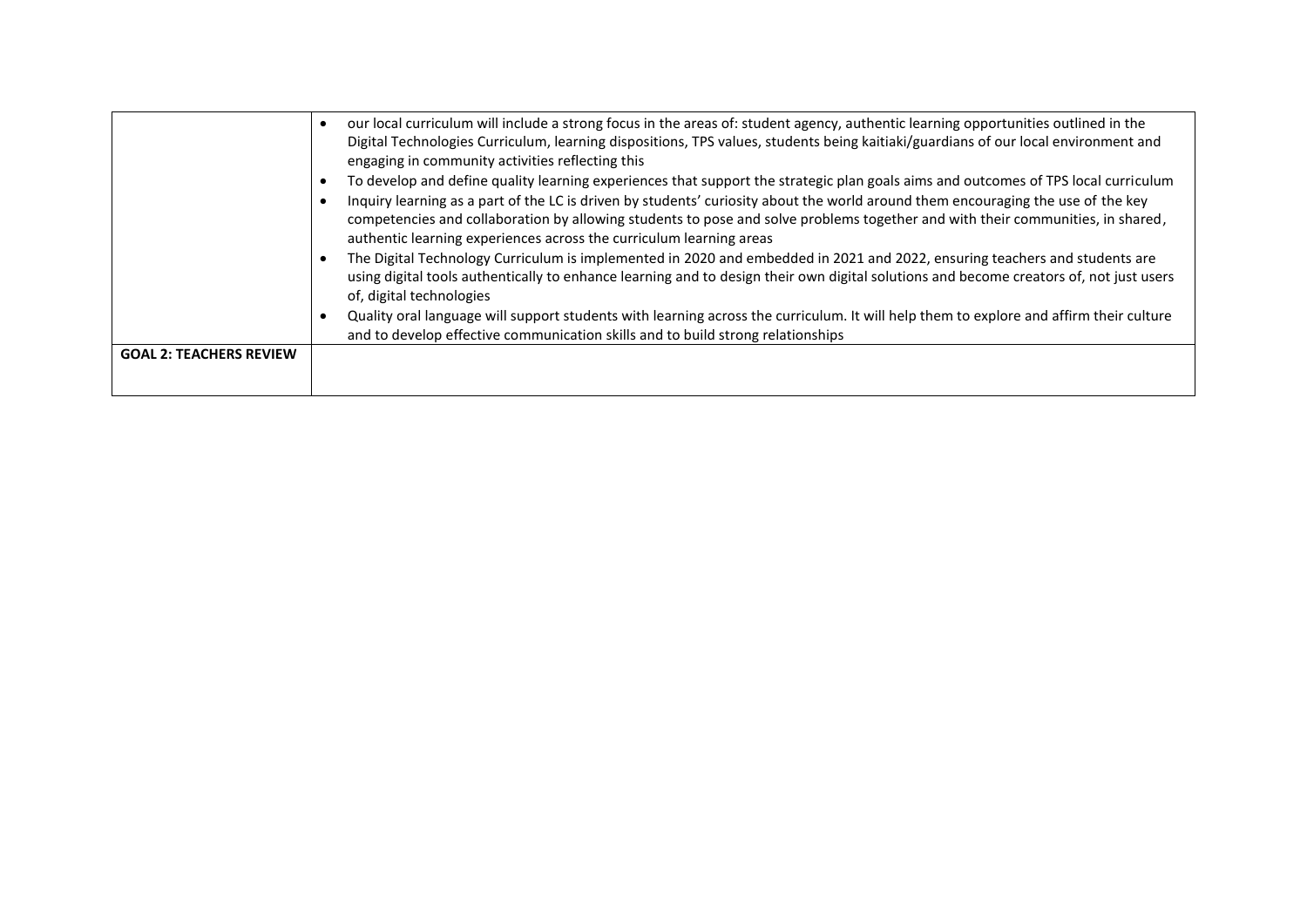| <b>GOAL 3: WHANAU</b>     | 3:1 Parents, whanau and the community are welcomed and involved in school activities as respected and valued partners in learning                                |  |  |  |
|---------------------------|------------------------------------------------------------------------------------------------------------------------------------------------------------------|--|--|--|
|                           | Communication with home is improved using a variety of methods including newsletters, website/Facebook, teacher interactions,                                    |  |  |  |
| <b>School partnership</b> | assemblies, online                                                                                                                                               |  |  |  |
| connectedness with        | Regular whanau hui with Māori are held, well attended and focus on learning<br>$\bullet$                                                                         |  |  |  |
| whānau/community will     | A Māori strategic plan is developed with whanau and implemented in 2020<br>$\bullet$                                                                             |  |  |  |
| improve to strengthen our | Regular Pasifika fono are regularly held, well attended and focus on learning<br>$\bullet$                                                                       |  |  |  |
| shared responsibility for | Te Papapa School Whanaungatanga (PB4L) is the common framework for supporting the school culture of learning in a safe<br>$\bullet$                              |  |  |  |
| student achievement and   | respectful community where teachers, community and students have a shared belief in the values that underpin it                                                  |  |  |  |
| wellbeing                 | We will broaden the measures of success and share these regularly with whanau-sport, arts etc.<br>$\bullet$                                                      |  |  |  |
|                           | PLD in developing alternative assessments for students in Māori bi-lingual units will support student outcomes<br>$\bullet$                                      |  |  |  |
|                           | Community members are routinely invited to become involved in school activities in person as appropriate and at least two<br>$\bullet$                           |  |  |  |
|                           | community newsletters sent via a letterbox drop                                                                                                                  |  |  |  |
|                           | Whanau and community will see the Treaty of Waitangi being actively implemented across the school and school community<br>$\bullet$                              |  |  |  |
|                           | Community collaborations will enrich opportunities for students including the collaboration as a part of Te Iti Kahurangi like cultural<br>$\bullet$             |  |  |  |
|                           | festival and whanau hui                                                                                                                                          |  |  |  |
|                           | Newsletters will have developed to include more learning and will be accessible online<br>$\bullet$                                                              |  |  |  |
|                           | Student, staff and community staff surveys on leadership, school climate and school capability completed<br>$\bullet$                                            |  |  |  |
|                           | Student Well-being Survey completed, and results shared with whanau to develop collaborative plan<br>$\bullet$                                                   |  |  |  |
|                           | As a part of Te Iti Kahurangi the wellbeing model Te Hiranga Tamariki is developed as a tool to be used for evaluating student                                   |  |  |  |
|                           | wellbeing                                                                                                                                                        |  |  |  |
|                           | Increased numbers of parents/community are supporting in classrooms<br>$\bullet$                                                                                 |  |  |  |
|                           | Whanau/community are actively involved in reviewing school vision and developing TPS learner profile                                                             |  |  |  |
|                           | 3:2 Whanau have the opportunity to become partners in their children's learning and become assessment capable                                                    |  |  |  |
|                           | Mutukāroa continues to expand and diversify to include children's whanau from all teams who are achieving below expected levels                                  |  |  |  |
|                           | in reading, writing and maths                                                                                                                                    |  |  |  |
|                           | Little Learners is recognised as a highly effective transition programme and developed to be more inclusive of bi-lingual children<br>$\bullet$                  |  |  |  |
|                           | Students, parents, whanau and teachers have a shared understanding of curriculum goals and the teaching and learning process,<br>$\bullet$                       |  |  |  |
|                           | and are able to engage in productive conversations about this                                                                                                    |  |  |  |
|                           | More regular opportunities for whanau/community to interact with students and staff in school across the curriculum- e.g. frequent<br>$\bullet$<br>open mornings |  |  |  |
|                           | Student led conferences are 95% attended and fully student -led- improved use of ICT as a tool for sharing learning<br>$\bullet$                                 |  |  |  |
|                           | Ensure whanau/community/students and all staff have a clear understanding of the school strategic goals for 2020 and each year<br>$\bullet$                      |  |  |  |
|                           | after                                                                                                                                                            |  |  |  |
|                           | Learning is articulated and shared by students across a variety of contexts including school assemblies, online, newsletters etc.                                |  |  |  |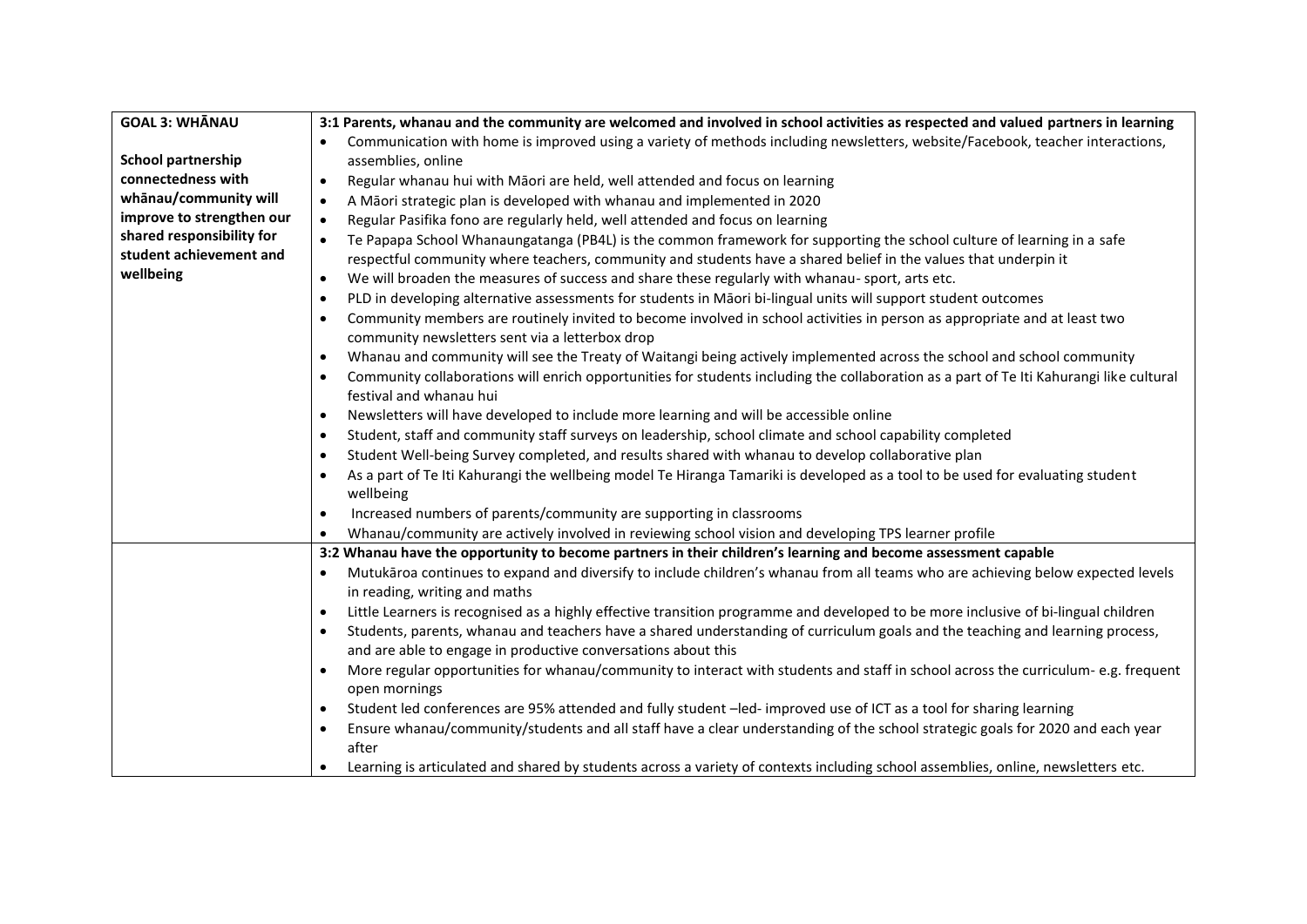| Whanau/community will confidently use the language of learning used at Te Papapa School including the 'qualities of a good learner<br>at Te Papapa School<br>Explore other cultural frameworks to evaluate wellbeing of students - Te Hiranga Tamariki<br>The attendance percentages will increase each year to be at 90% by 2022.<br>Unexplained and regular but intermittent absences often explained as sickness will decrease |
|-----------------------------------------------------------------------------------------------------------------------------------------------------------------------------------------------------------------------------------------------------------------------------------------------------------------------------------------------------------------------------------------------------------------------------------|
|                                                                                                                                                                                                                                                                                                                                                                                                                                   |
|                                                                                                                                                                                                                                                                                                                                                                                                                                   |
|                                                                                                                                                                                                                                                                                                                                                                                                                                   |
|                                                                                                                                                                                                                                                                                                                                                                                                                                   |
|                                                                                                                                                                                                                                                                                                                                                                                                                                   |
|                                                                                                                                                                                                                                                                                                                                                                                                                                   |
|                                                                                                                                                                                                                                                                                                                                                                                                                                   |
|                                                                                                                                                                                                                                                                                                                                                                                                                                   |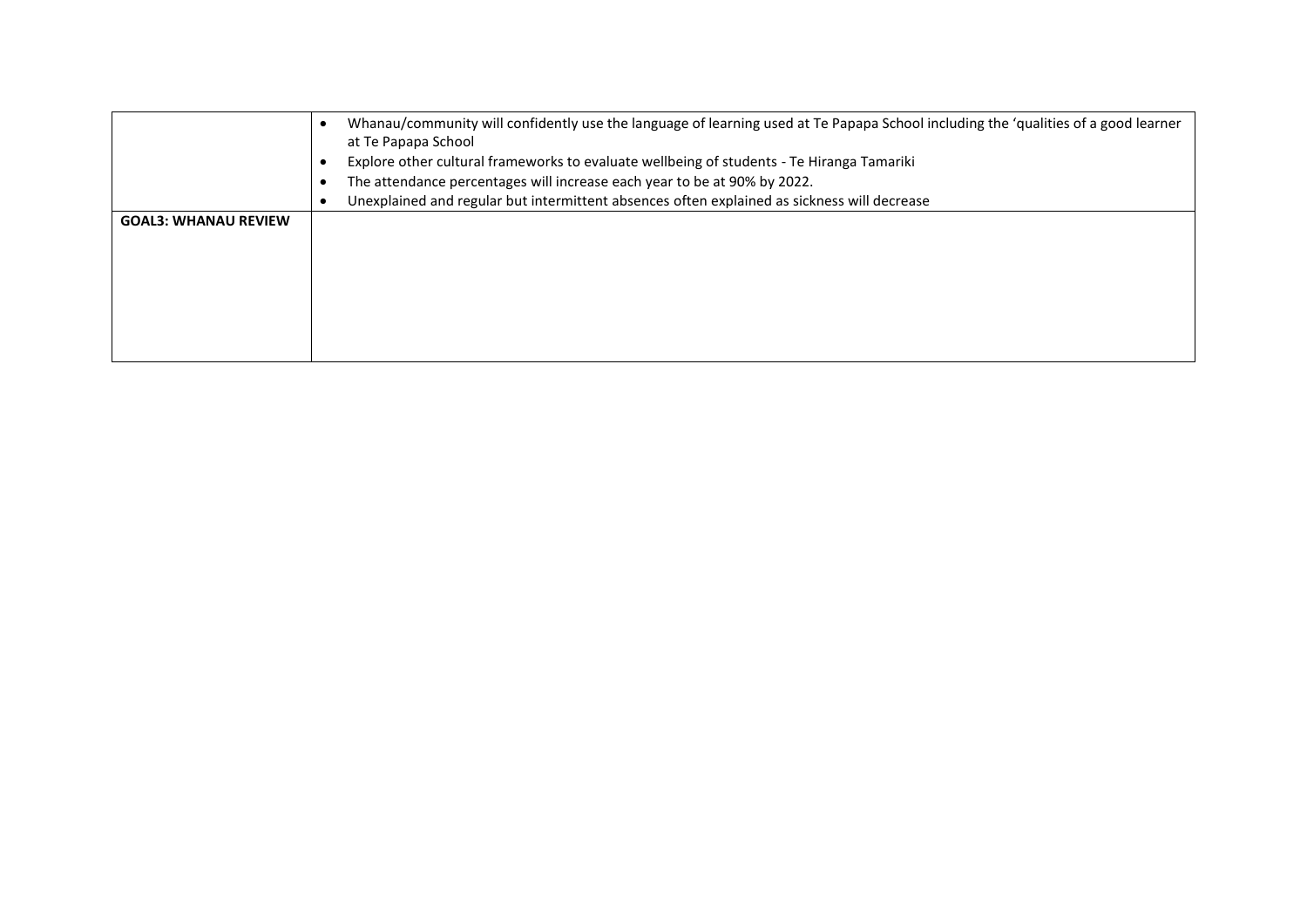### **Te Papapa School Business as Usual Annual Plan 2020**

| <b>NAG</b>       | <b>FOCUS AREA</b>     | PLANNED STRATEGIES FOR 2020                                                                       | <b>ACTIONED</b> |
|------------------|-----------------------|---------------------------------------------------------------------------------------------------|-----------------|
| NAG <sub>1</sub> | Other curriculum area | Teachers with fixed term and management units will lead staff meetings, report to staff and       |                 |
|                  | initiatives           | Board of Trustees regularly, and lead specific curriculum learning school wide with a focus on    |                 |
|                  |                       | achievement                                                                                       |                 |
|                  |                       | PLD in oral language and mathematics                                                              |                 |
|                  |                       | Implementation of the Digital Technology curriculum                                               |                 |
|                  | Inquiry learning      | Includes all Learning areas through an integrated approach including new Digital Technology       |                 |
|                  |                       | curriculum                                                                                        |                 |
|                  |                       | Inquiry process will become increasingly student led                                              |                 |
|                  | Students at risk      | Provide a budget linked to all children at risk of not achieving national standards               |                 |
|                  |                       | Build shared responsibility for all SNC including SENCO, teachers, parents, whanau                |                 |
|                  |                       | 2x termly SN meetings held with other agencies involved                                           |                 |
|                  |                       | SENCO as a shared position will ensure new students are having needs identified and catered       |                 |
|                  |                       | for quickly in all classrooms                                                                     |                 |
|                  |                       | A culture of inclusiveness is practiced with fidelity across school with all barriers to          |                 |
|                  |                       | participation, presence and achievement are removed                                               |                 |
|                  |                       | 'Success for all' is self-reviewed against expected outcomes annually                             |                 |
|                  |                       | Ensure Special Needs Register is up to date, appropriate records of interventions kept, and it is |                 |
|                  |                       | maintained as a working document                                                                  |                 |
|                  |                       | All SNC's progress will be closely monitored and impact of interventions routinely evaluated      |                 |
|                  |                       | Planning for tier 3 children will be based on collaborative Learning Plans, Crisis Prevention and |                 |
|                  |                       | Management Plans and trauma Based Schools framework                                               |                 |
|                  |                       | SNC will all make learning progress at an appropriate level                                       |                 |
|                  |                       | Transition programme to Intermediate to continue as this is highly successful                     |                 |
|                  |                       | All teachers will identify target students in reading, writing and mathematics                    |                 |
|                  |                       | ICT and E-learning will support SN students learning                                              |                 |
|                  |                       | Whanaungatanga supports all students to access learning in a safe environment                     |                 |
|                  |                       | Focus students are identified and tracked with fidelity                                           |                 |
|                  | <b>GATE and ESOL</b>  | <b>Identify GATE students</b>                                                                     |                 |
|                  | programmes            | Teachers/AP/Carol to ensure GATE students are being catered for                                   |                 |
|                  |                       | Review our ESOL programmes, and evaluation of impact                                              |                 |
|                  |                       | Effectively use ELLP as assessment and teaching tool                                              |                 |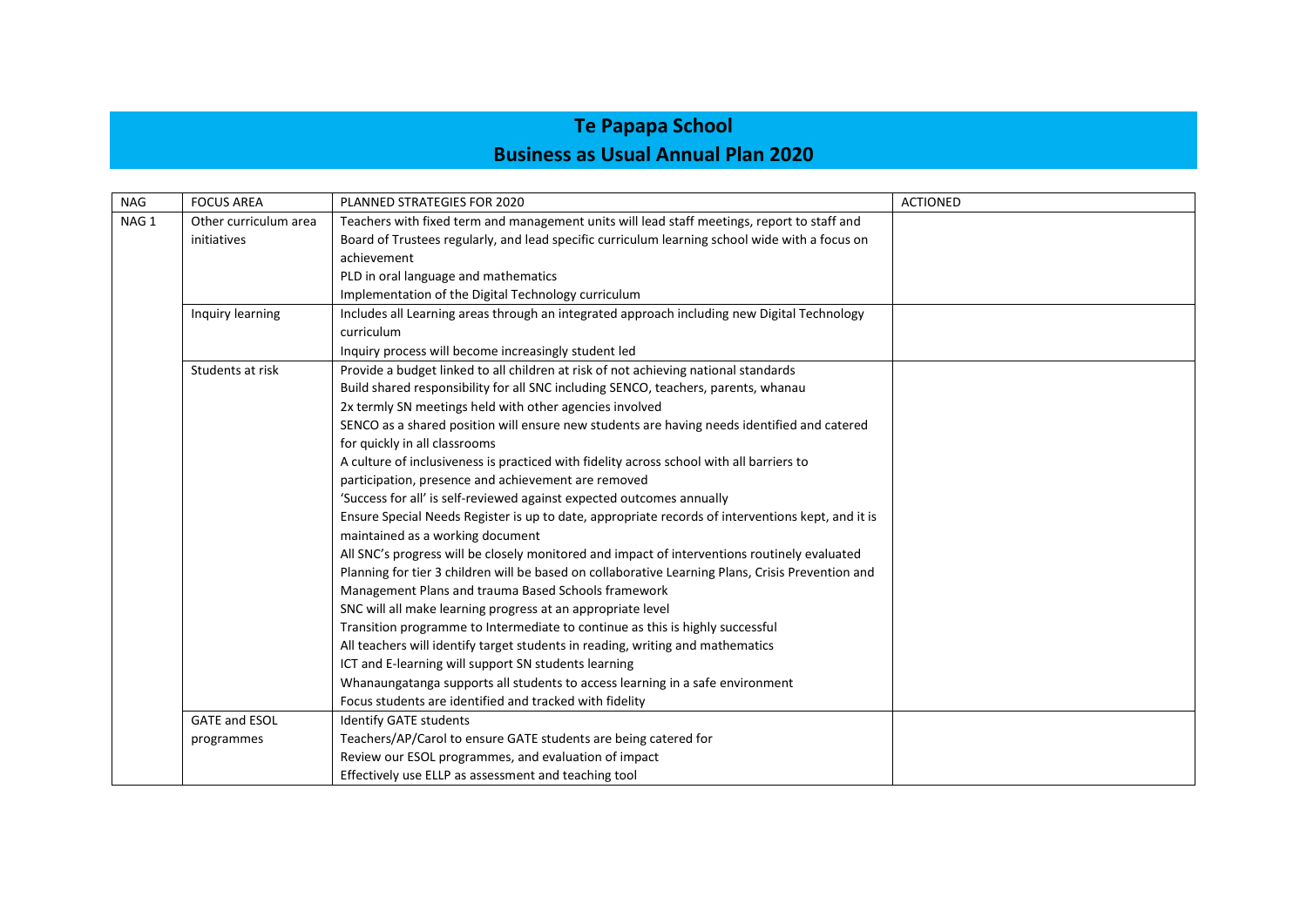|                  | Consultation with    | Liaise and consult with Pasifika families regularly                                              |  |
|------------------|----------------------|--------------------------------------------------------------------------------------------------|--|
|                  | Pasifika re:         | Report accurate achievement data to parents against curriculum levels                            |  |
|                  | achievement          | Pasifika fono /Talanoa to be held termly (MU)                                                    |  |
|                  | Tikanga and Te Reo   | Lead teacher to take responsibility for ensuring implementation of te reo, tikanga, and building |  |
|                  | Māori programmes     | on teacher knowledge and confidence in te reo                                                    |  |
|                  |                      | Māori bi-lingual class to build on the use of te reo as a part of level 2 immersion class        |  |
|                  |                      | Te Pura Pura is successfully established and functioning as a level 2 class                      |  |
|                  |                      | Te reo will be taught explicitly in all classes                                                  |  |
|                  |                      | Regular whanau hui held termly (minimum)                                                         |  |
|                  |                      | Kapa haka group strongly established                                                             |  |
| NAG <sub>2</sub> | School self-review   | Will occur regularly with curriculum teams, year teams, and SLT.                                 |  |
|                  | Policy and procedure | Develop and implement annual policy review cycle.                                                |  |
|                  | review               | Policies are clearly stated, shared and understood by our whole school community ans shared      |  |
|                  |                      | on website                                                                                       |  |
|                  | Develop annual plan  | Principal to complete this by beginning March and report to Board of Trustees against it each    |  |
|                  |                      | term                                                                                             |  |
|                  | Develop student      | Mathematics target to be identified and monitored closely.                                       |  |
|                  | achievement targets  | Reading target to be identified and monitored closely                                            |  |
|                  |                      | Writing target to be identified and monitored closely                                            |  |
|                  | Reports to BoT       | Principal reports to Board of Trustees at each meeting against nags/annual plan                  |  |
|                  | (general)            |                                                                                                  |  |
|                  | Reports to BoT-      | Report to Board re student achievement against expected curriculum levels 3x year in Reading,    |  |
|                  | student achievement  | Writing and numeracy - other curriculum areas twice a year                                       |  |
|                  |                      |                                                                                                  |  |
|                  | Reports to BoT re    | As above with Māori students identified.                                                         |  |
|                  | Māori and Pasifika   | As above with Pasifika students identified.                                                      |  |
|                  | achievement          |                                                                                                  |  |
|                  | Home School          | Ongoing development Mutukaroa schoolwide to include all new children and groups of               |  |
|                  | Partnership          | targeted students and whanau                                                                     |  |
|                  |                      | 'Little Learners'                                                                                |  |
|                  |                      | Introduce additional whanau engagement initiatives                                               |  |
|                  | Reporting to parents | Continued refinement of student led learning conversations with improved student                 |  |
|                  |                      | advocacy/voice                                                                                   |  |
|                  |                      | Two written reports to parents. Termly student led learning conversations                        |  |
|                  |                      | Conversations to include reporting against curriculum levels in simple format                    |  |
|                  |                      |                                                                                                  |  |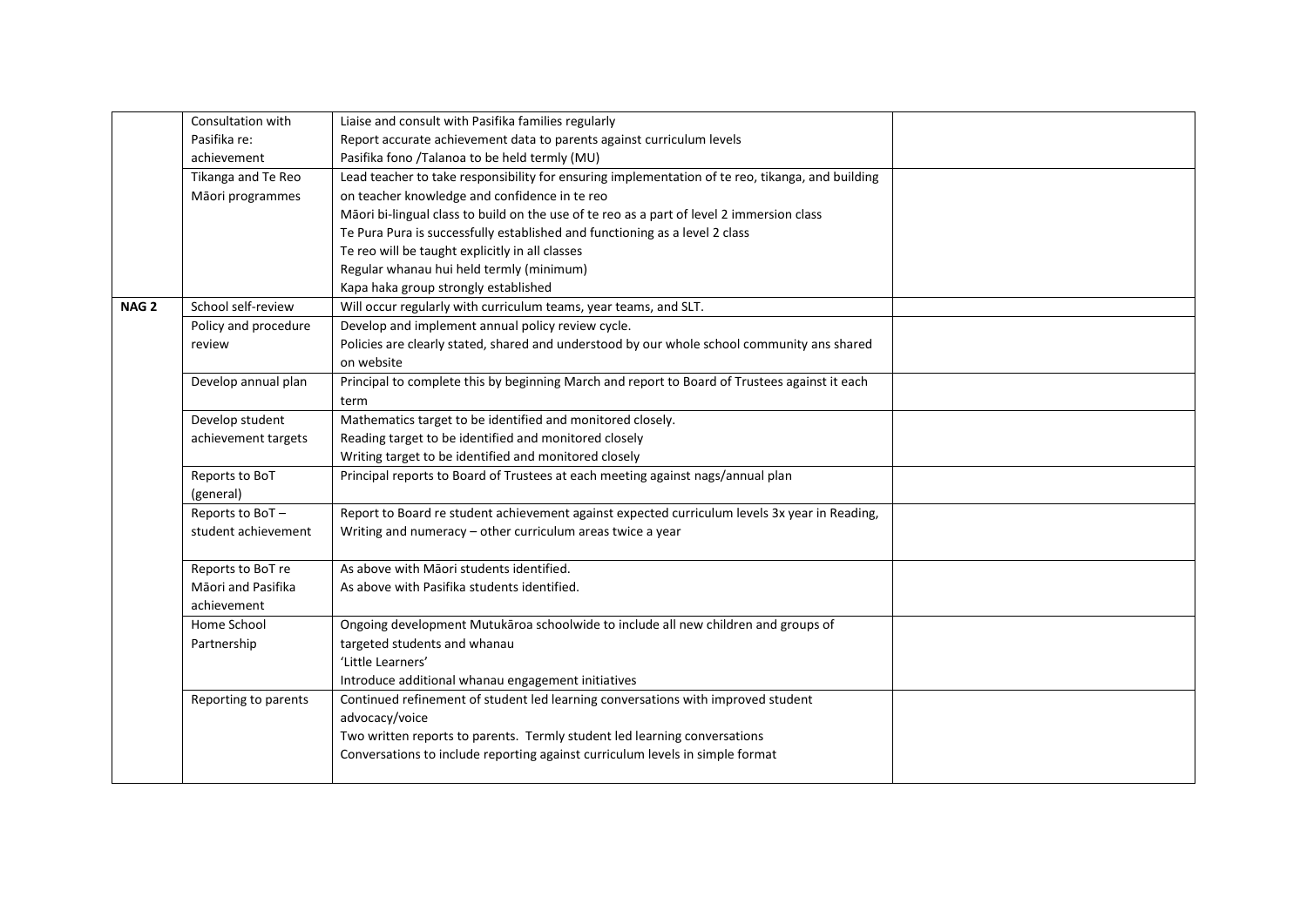| NAG <sub>3</sub> | Professional                     | Leadership development for Principal - conference allowance                                      |  |
|------------------|----------------------------------|--------------------------------------------------------------------------------------------------|--|
|                  | development                      | PLD focus on embedding culturally responsive practice/pedagogy across curriculum areas           |  |
|                  | programme                        | 2020 PLD- Maths and oral language                                                                |  |
|                  |                                  | PLD programme to align with strategic goals including Teaching and Leading as Inquiry            |  |
|                  |                                  | Collaboration with other schools as a part of Te Iti Kahurangi                                   |  |
|                  | Staff appraisal-                 | Review expectations of performance/action plan for unit holders                                  |  |
|                  | teaching and non-                | Investigate new appraisal and attestation tool for all teachers and leaders which will include a |  |
|                  | teaching                         | system for collecting evidence against indicators for Certified Teacher's Criteria               |  |
|                  |                                  | Review teacher appraisal system to ensure teacher impact is being measured using a variety of    |  |
|                  |                                  | criteria                                                                                         |  |
|                  |                                  | Ensure all non-teaching staff are appraised against job descriptions.                            |  |
|                  |                                  | Teacher appraisal goals to align with school targets/ goals/ PLD                                 |  |
|                  |                                  | Principal / APs appraised by external appraiser                                                  |  |
|                  | <b>Board of Trustees</b>         | Board of Trustees to identify what training they would like to access                            |  |
|                  | training                         |                                                                                                  |  |
| NAG <sub>4</sub> | Prepare annual budget            | Annual budget that reflects charter/strategic goals and has Board of Trustees approval           |  |
|                  |                                  |                                                                                                  |  |
|                  | Regular reviewing of             | Financial reports to Board of Trustees at each meeting                                           |  |
|                  | financial situation with         |                                                                                                  |  |
|                  | <b>Board of Trustees</b>         |                                                                                                  |  |
|                  | Maintenance of school            | 10-year property plan approved in 2019 and begin to be implemented in 2020                       |  |
|                  | buildings and grounds            |                                                                                                  |  |
|                  | $(10$ YPP)                       |                                                                                                  |  |
|                  | Develop property to              | New 5-year plan begin to be implemented as set down in 2020                                      |  |
|                  | reflect charter goals (5<br>YPP) | Development of rooms 1 and 2 as maori bi-lingual whanau space to be completed                    |  |
|                  | Transition to school             | Work with building relationships with contributing ECE's to continue to be developed             |  |
|                  | Property                         | 2 classrooms to receive new furniture and upgrading of physical environment                      |  |
|                  |                                  | Sandpit upgraded                                                                                 |  |
| NAG <sub>5</sub> | Provide a safe physical          | Tier 2 & 3 implementation of Positive Behaviour for Learning further developed                   |  |
|                  | and emotional                    | Wellbeing survey to be completed for staff, students and community                               |  |
|                  | environment                      | Purchasing of new PE/sport equipment as required                                                 |  |
|                  |                                  | Participate in Sport Auckland in-school initiatives each term                                    |  |
|                  |                                  |                                                                                                  |  |
|                  | Student management               | Continue to build focus on preventative strategies, e.g. organised lunchtime games, reward       |  |
|                  |                                  | systems including houses                                                                         |  |
|                  |                                  | Restorative practice, Trauma Based Schools, Circle Time Schoolwide                               |  |